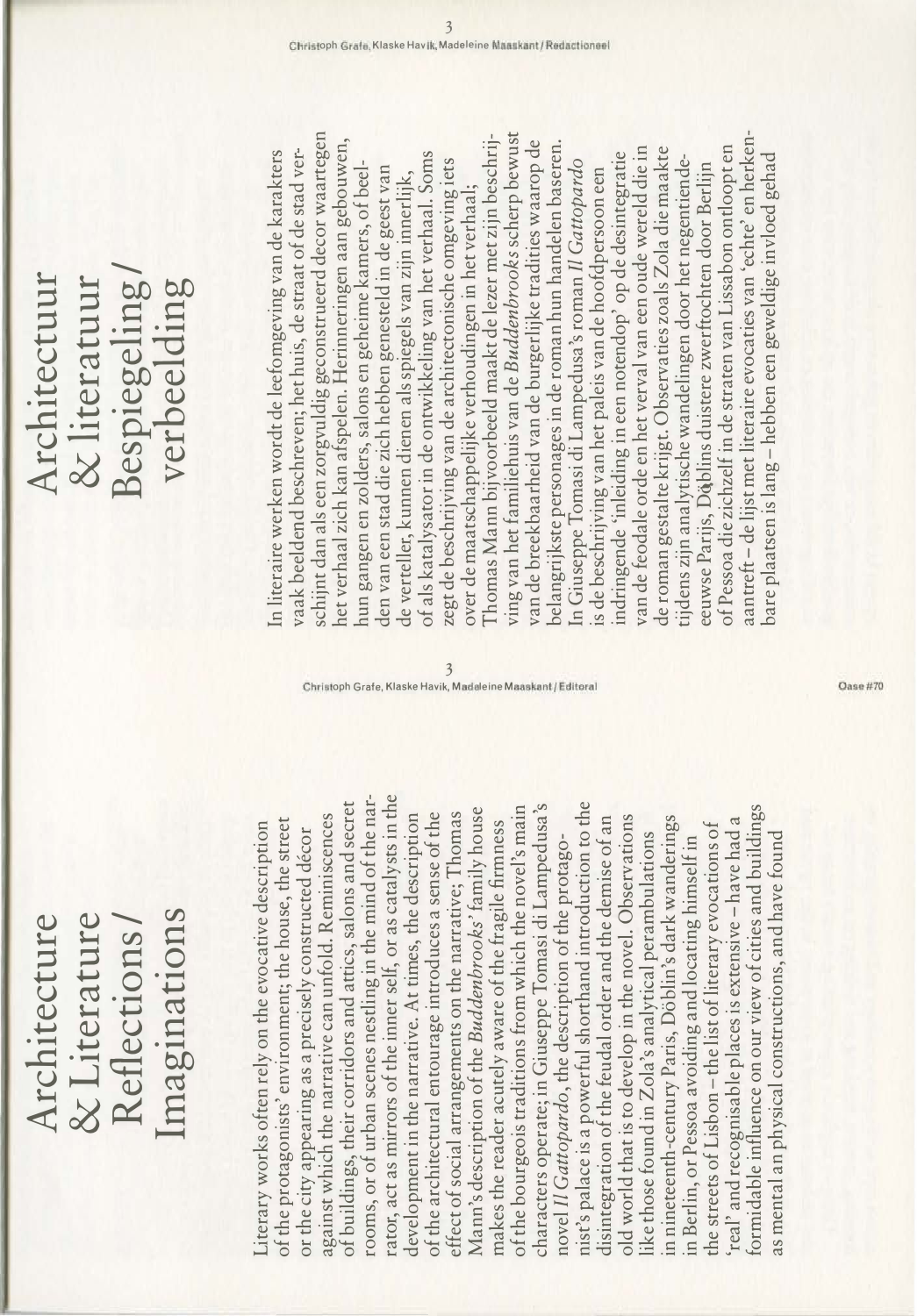access into writing on sociology and historiography, inaccess into writing on sociology and historiography, informing, in turn, thinking and writing on architecture. forming, in turn, thinking and writing on architecture.

into one the various available fashions in this particular into one the various available fashions in this particular and techniques seemed at some point, in the 1970s and tive in the practice of designing and realising buildings. and techniques seemed at some point, in the 1970s and tive in the practice of designing and realising buildings. ricula of architectural education, thereby transformed ricula of architectural education, thereby transformed than functionalism and its various post-war revisions than functionalism and its various post-war revisions could offer. The experiments with adopting these mamediated form - remained, however, largely confined mediated form- remained, however, largely confined academic niche, safely locked away from being effeccould offer. The experiments with adopting these mato marginal exercises or found their way into the cur-Using or explicitly appropriating literary material to marginal exercises or found their way into the curacademic niche, safely locked away from being effec-Using or explicitly appropriating literary material 80s, in the works of John Hejduk for example, one '8os, in the works of John Hejduk for example, one way of generating a richer approach to architecture way of generating a richer approach to architecture erials in architectural designs-literally or in some terials in architectural designs -literally or in some

rather to present a series of contemporary positions. This rather to present a series of contemporary positions. This This issue of OASE intends to reconsider the relation even the necessity, of a more literary approach. We have This issue of OASE intends to reconsider the relation even the necessity, of a more literary approach. We have chosen not to present a single, favoured approach, but references in architectural discourse and practice seem chosen not to present a single, favoured approach, but references in architectural discourse and practice seem OASE discusses the value of literature for interpreting OASE discusses the value of literature for interpreting this issue is to shed light on the potential, and possibly this issue is to shed light on the potential, and possibly earlier positions and by offering a number of imaginabetween architecture and literature, now that literary earlier positions and by offering a number of imaginabetween architecture and literature, now that literary and designing the environment, both by reflecting on and designing the environment, both by reflecting on to have slowly moved out of sight. The ambition of to have slowly moved out of sight. The ambition of tions of future interactions between the disciplines. tions of future interactions between the disciplines.

Christoph Grafe, Klaske Havik, Madeleine Maaskant / Editoral  $\overline{4}$ 

> rounded them and both disciplines claimed to introduce to the rapid and sweeping changes in the world that surrounded them and both disciplines claimed to introduce to the rapid and sweeping changes in the world that surin architecture and literature were perhaps never more in architecture and literature were perhaps never more poignantly visible than in the first half of the twentieth poignantly visible than in the first half of the twentieth century. Both architects and writers appeared to react century. Both architects and writers appeared to react Van Gerrewey argues in his contribution to this issue, Van Gerrewey argues in his contribution to this issue, The difference in approaches to the world developed The difference in approaches to the world developed 'reality' into their creative work. Yet, as Christophe 'reality' into their creative work. Yet, as Christophe

op ons beeld van steden en gebouwen als geestelijke en fy sieke op ons beeld van steden en gebouwen als geestelijke en fysieke vloed is geweest op het denken en schrijven over architectuur. vloed is geweest op het denken en schrijven over architectuur. constructies, en zijn doorgedrongen in de sociologische en constructies, en zijn doorgedrongen in de sociologische en geschiedkundige literatuur, die op haar beurt weer van ingeschiedkundige literatuur, die op haar beurt weer van in-

ontwerpen -letterlijk of in een bewerkte vorm- bleef echter ontwerpen – letterlijk of in een bewerkte vorm – bleef echter programma's van het architectuuronderwijs; zo werden ze In dit nummer van OASE willen we de relatie tussen arprogramma's van het architectuuronderwijs; zo werden ze beperkt tot marginale exercities, of vonden hun weg in de beperkt tot marginale exercities, of vonden hun weg in de gereduceerd tot een van de vele beschikbare trends in die gereduceerd tot een van de vele beschikbare trends in die ciete toe-eigening van literaire materialen en technieken, benaderingswijze van architectuur op te leveren dan wat academische niche, veilig opgeborgen buiten de praktijk academische niche, veilig opgeborgen buiten de praktijk van het ontwerpen en verwezenlijken van bouwwerken. ciete toe-eigening van literaire materialen en technieken, benaderingswijze van architectuur op te leveren dan wat van het ontwerpen en verwezenlijken van bouwwerken. Op een zeker moment, in de jaren zeventig en tachtig Op een zeker moment, in de jaren zeventig en tachtig verwerking van dit soort materialen in architectonische verwerking van dit soort materialen in architectonische het functionalisme en de verschillende naoorlogse varivan de vorige eeuw, leek het gebruikmaken of de explibijvoorbeeld in het werk van John Hejduk, een rijkere het functionalisme en de verschillende naoorlogse varianten daarop konden bieden. De experimenten met de anten daarop konden bieden. De experimenten met de van de vorige eeuw, leek het gebruikmaken of de explibijvoorbeeld in het werk van John Hejduk, een rijkere

nu literaire verwijzingen langzaam uit het architectonische nu literaire verwijzingen langzaam uit het architectonische mogelijkheid, en mogelijk zelfs de noodzaak, van een meer mogelijkheid, en mogelijk zelfs de noodzaak, van een meer In dit nummer van OASE willen we de relatie tussen arderzijds door de presentatie van een aantal voorstellingen derzijds door de presentatie van een aantal voorstellingen chitectuur en literatuur opnieuw in beschouwing nemen, discours en de architectuurpraktijk lijken te zijn verdwelende hedendaagse zienswijzen te laten zien. Dit nummer chitectuur en literatuur opnieuw in beschouwing nemen, ende hedendaagse zienswijzen te laten zien. Dit nummer discours en de architectuurpraktijk lijken te zijn verdweiteraire benadering. In plaats van één benadering aan te literaire benadering. In plaats van een benadering aan te interpretatie en het ontwerp van de omgeving, enerzijds via een terugblik op eerder ingenomen standpunten, anbevelen, hebben we ervoor gekozen een aantal verschilnterpretatie en het ontwerp van de omgeving, enerzijds via een terugblik op eerder ingenomen standpunten, anbevelen, hebben we ervoor gekozen een aantal verschilvan OASE gaat over de waarde van literatuur voor de van toekomstige interacties tussen de twee disciplines. van OASE gaat over de waarde van literatuur voor de van toekomstige interacties tussen de twee disciplines. nen. Het doel van dit nummer is licht te werpen op de nen. Het doel van dit nummer is licht te werpen op de

n de eerste helft van de twintigste eeuw. Zowel architecten in de eerste helft van de twintigste eeuw. Zowel architecten Dat architectuur en literatuur de wereld verschillend bena-Dat architectuur en literatuur de wereld verschillend benaderen, is wellicht nooit scherper zichtbaar geworden dan deren, is wellicht nooit scherper zichtbaar geworden dan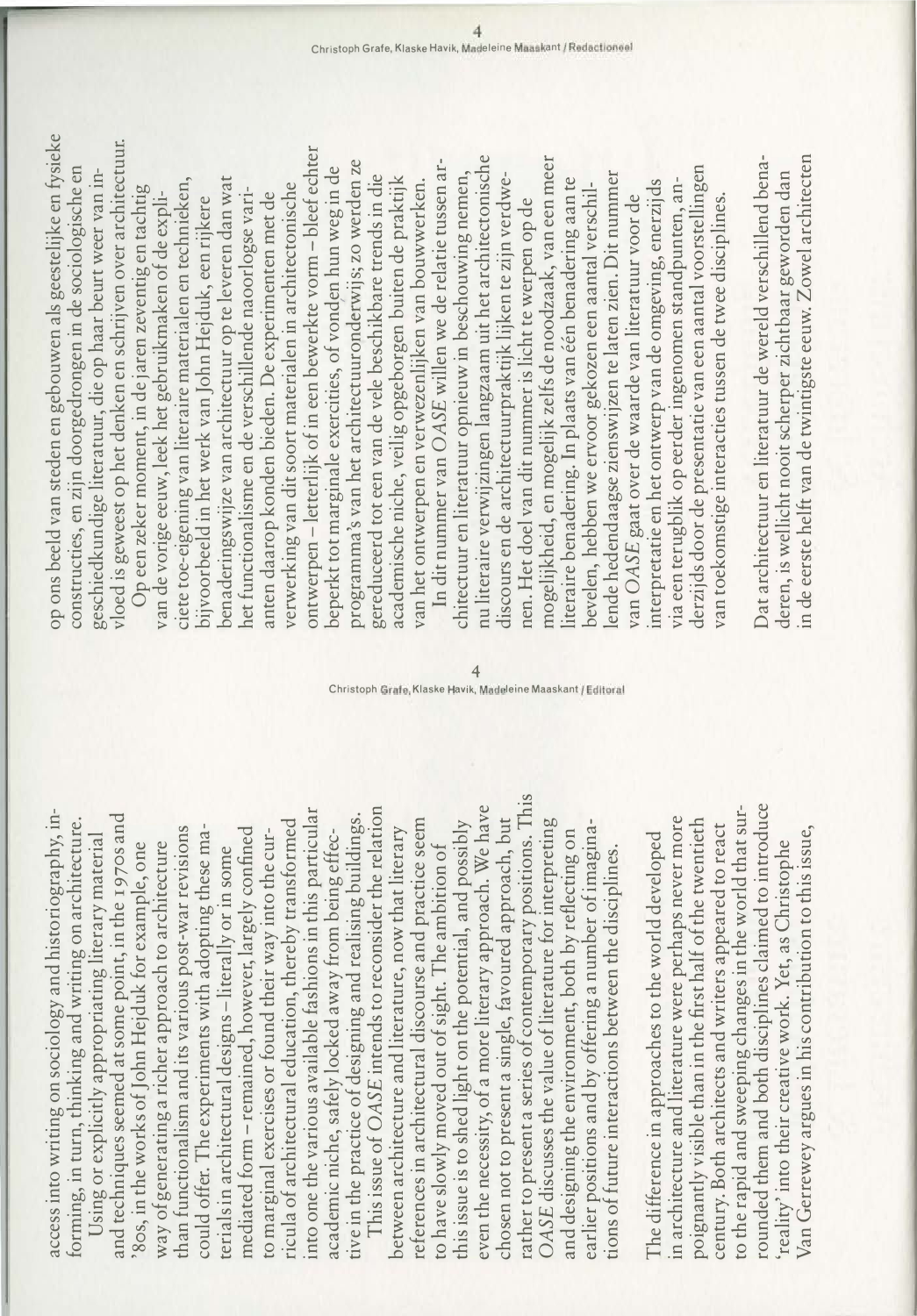rents, remembrances and the transitory nature of human ents, remembrances and the transitory nature of human ity between the celebration of new architecture for the ty between the celebration of new architecture for the existence in modern society as we find it in the novels existence in modern society as we find it in the novels bright future envisaged by its authors and the search bright future envisaged by its authors and the search of Thomas Mann, Marcel Proust or Virginia Woolf. of Thomas Mann, Marcel Proust or Virginia Woolf. or techniques of registering currents and undercurfor techniques of registering currents and undercurthis shared tenet disguised the fundamental disparthis shared tenet disguised the fundamental dispar-

literature and architecture, between one form of cultural iterature and architecture, between one form of cultural meanings and expectations secretly cherished or openly impulse of realising material surplus value, the question productively in architectural production, not by adding mpulse of realising material surplus value, the question productively in architectural production, not by adding deeper into the essential realities of buildings and cities. If we propose to reconsider the relationship between meanings and expectations secretly cherished or openly displayed, that may offer something to the discipline of fies the implicit positivism that governs its calculations. is if and how engaging with literary works may be used deeper into the essential realities of buildings and cities. If we propose to reconsider the relationship between fies the implicit positivism that governs its calculations. s if and how engaging with literary works may be used displayed, that may offer something to the discipline of architecture, which is prone to repressing whatever dearchitecture, which is prone to repressing whatever deity of writing to register ambiguities, overt and hidden the process of making architecture. Yet, it is the capacthe process of making architecture. Yet, it is the capacty of writing to register ambiguities, overt and hidden Given that architecture is always the pursuit of shelter Given that architecture is always the pursuit of shelter and comfort, and that it is essentially subjected to the is in the explicit acknowledgement that literary work and comfort, and that it is essentially subjected to the s in the explicit acknowledgement that literary work references as an ornamental layer, but in order to dig that involves projecting concrete physical realities, it that involves projecting concrete physical realities, it references as an ornamental layer, but in order to dig arely produces material that can be used directly in rarely produces material that can be used directly in production that is essentially reflective and another production that is essentially reflective and another

translating literary texts or techniques into architectural tential questions. Cuyvers describes various attempts at translating literary texts or techniques into architectural In his article, Wim Cuyvers elaborates on this fundaential questions. Cuyvers describes various attempts at In his article, Wim Cuyvers elaborates on this fundaiterature, architecture remains unable to address exisnot only failed but in fact became obstacles on the way offer: a grasp of the 'non-lingual, erotic and universal', literature, architecture remains unable to address exisnot only failed but in fact became obstacles on the way offer: a grasp of the 'non-lingual, erotic and universal', of discovering what literary sensibilities really have to of discovering what literary sensibilities really have to mental difference, and states that in comparison with mental difference, and states that in comparison with works, concluding that these forms of appropriation works, concluding that these forms of appropriation allowing oneself to be vulnerable, and receptive. allowing oneself to be vulnerable, and receptive.

stralende toekomst, en de zoektocht van literaire auteurs naar stralende toekomst, en de zoektocht van literaire auteurs naar ewey in zijn bijdrage aan dit nummer, dit gedeelde uitgangsrewey in zijn bijdrage aan dit nummer, dit gedeelde uitgangstechnieken om stromen en onderstromen, herinneringen en echnieken om stromen en onderstromen, herinneringen en mans van Thomas Mann, Marcel Proust of Virginia Woolf. mans van Thomas Mann, Marcel Proust of Virginia Woolf. architectuur, die in de ogen van haar makers werkt aan een maatschapij vast te leggen, zoals we die aantreffen in de romaatschapij vast te leggen, zoals we die aantreffen in de roveranderingen in de wereld om hen heen, en beide groepen architectuur, die in de ogen van haar makers werkt aan een de vluchtige aard van het menselijk bestaan in de moderne de vluchtige aard van het menselijk bestaan in de moderne punt verhult de fundamentele dispariteit tussen de nieuwe veranderingen in de wereld om hen heen, en beide groepen punt verhult de fundamentele dispariteit tussen de nieuwe als schrijvers leken te reageren op de snelle en ingrijpende zagen het als hun doel de 'werkelijkheid' in hun creatieve werk te introduceren. Maar, zo stelt Christophe Van Gerals schrijvers leken te reageren op de snelle en ingrijpende zagen het als hun doel de 'werkelijkheid' in hun creatieve werk te introduceren. Maar, zo stelt Christophe Van Ger-

creëren, is het de vraag of en hoe de architectuurproductie iets creeren, is het de vraag of en hoe de architectuurproductie iets productie die in essen tie reflectief is en een vorm van culturele productie die in essentie reflectief is en een vorm van culturele kan hebben aan literair werk, niet door literaire verwijzingen can hebben aan literair werk, niet door literaire verwijzingen ectuurproductie. Toch heeft schrijven bij uitstek het vermosen literatuur en architectuur, tussen een vorm van culturele tectuurproductie. Toch heeft schrijven bij uitstek het vermoken wat indruist tegen het impliciete positivisme dat al haar ondergeschikt is aan de impuls om materiële meerwaarde te ondergeschikt is aan de impuls om materiele meerwaarde te sen literatuur en architectuur, tussen een vorm van culturele heimelijk gekoesterde of openlijk tentoongespreide wensen altijd streeft naar beschutting en comfort en dat ze in wezen eimelijk gekoesterde of openlijk tentoongespreide wensen altijd streeft naar beschutting en comfort en dat ze in wezen ken wat indruist tegen het impliciete positivisme dat al haar sieke realiteiten, dan doen we dat vanuit het nadrukkelijke gen ambigu'iteiten, zichtbare en verborgen betekenissen en Als we een heroverweging voorstellen van de relatie tus-Als we een heroverweging voorstellen van de relatie tussieke realiteiten, dan doen we dat vanuit het nadrukkelijke gen ambiguïteiten, zichtbare en verborgen betekenissen en als ornamentele laag op te nemen, maar door dieper te graals ornamentele laag op te nemen, maar door die per te graproductie die gericht is op het projecteren van concrete fyechtstreeks gebruikt kan worden in het proces van archituur als discipline, die de neiging heeft alles te onderdrukven naar de essentiële realiteiten van gebouwen en steden. ven naar de essentiële realiteiten van gebouwen en steden. productie die gericht is op het projecteren van concrete fyrechtstreeks gebruikt kan worden in het proces van archite registreren, en kan zo van waarde zijn voor de architecte registreren, en kan zo van waarde zijn voor de architec-Wim Cuyvers gaat in zijn artikel nader in op dit fundatuur als discipline, die de neiging heeft alles te onderdruk-Wim Cuyvers gaat in zijn artikel nader in op dit fundaoverwegingen bepaalt. Ervan uitgaande dat architectuur overwegingen bepaalt. Ervan uitgaande dat architectuur besef dat een literair werk zelden materiaal oplevert dat besef dat een literair werk zelden materiaal oplevert dat

 $\dfrac{5}{2}$ Christoph Grafe, Klaske Havik, Madeleine Maaskant / Editoral

de literatuur, nog altijd niet in is geslaagd existentiele vragen de literatuur, nog altijd niet in is geslaagd existentiële vragen mentele verschil en vindt dat de architectuur er, anders dan mentele verschil en vindt dat de architectuur er, anders dan aan de orde te stellen. Cuyvers beschrijft verschillende aan de orde te stellen. Cuyvers beschrijft verschillende

Oase#70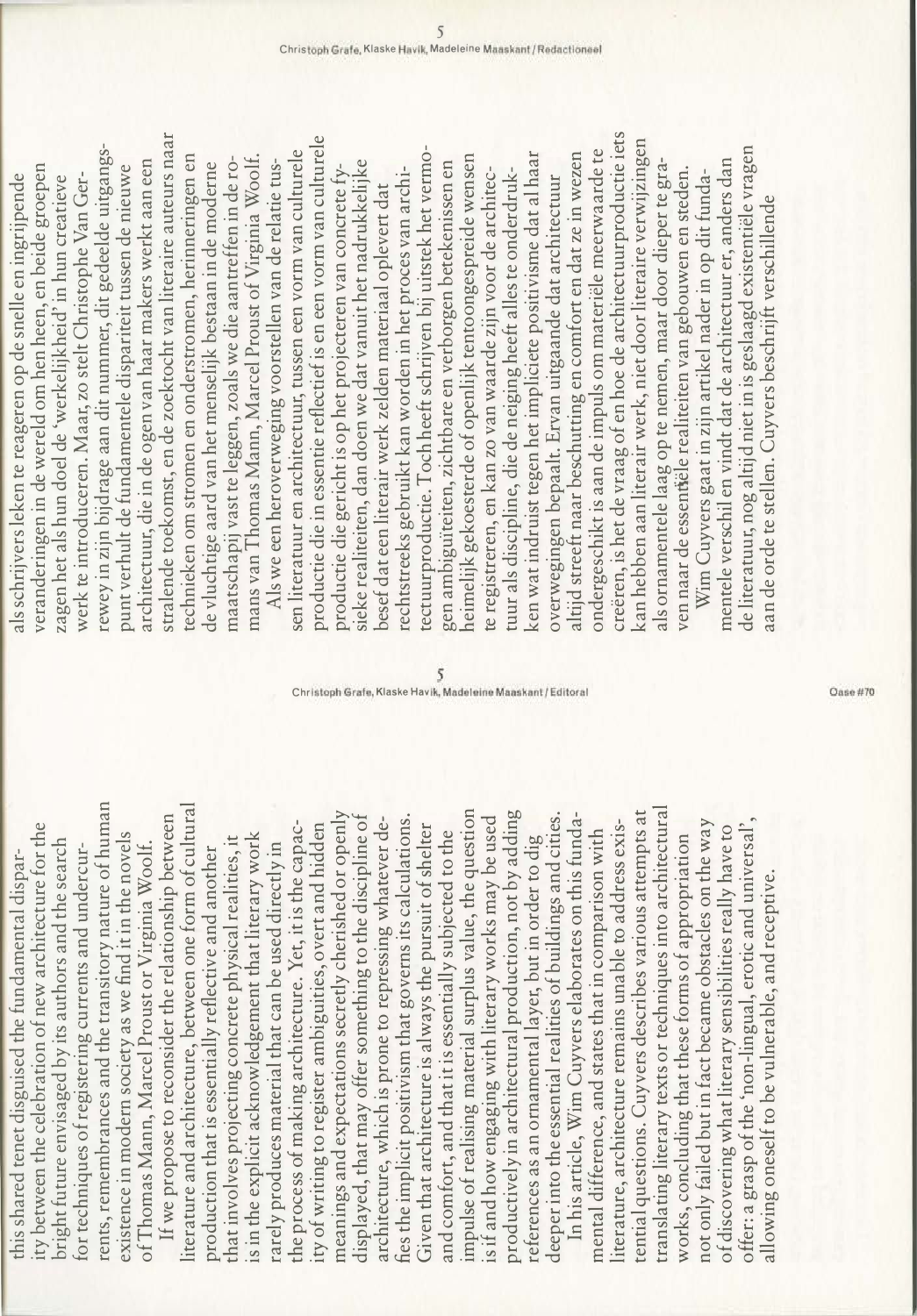quirements, literary works show their readers the contrapropriateness that architects find themselves confronted quirements, literary works show their readers the contrathe narrow concerns of functional and technological aphe narrow concerns of functional and technological appropriateness that architects find themselves confronted excitement and desire, the gap between the fictions and excitement and desire, the gap between the fictions and with. Rather than explaining the world as governed by with. Kather than explaining the world as governed by dictory and complicated nature of human endeavours. meaning, the scent of nostalgia or the sweaty odour of meaning, the scent of nostalgia or the sweaty odour of heir failure, all of these seem to offer an alternative to their failure, all of these seem to offer an alternative to dictory and complicated nature of human endeavours. cause and effect and by measurable or predictable reprojected ones. The description of implicit or hidden cause and effect and by measurable or predictable reprojected ones. The description of implicit or hidden Literature indeed allows us to observe and revisit existing places and spaces, but also to conceptualise existing places and spaces, but also to conceptualise Literature indeed allows us to observe and revisit

sensory apparatus and the understanding of the physical sensory apparatus and the understanding of the physical developing forms of 'urban literacy'. The text by Katja developing forms of 'urban literacy'. The text by Katja shared by architectural and literary discourses, and the shared by architectural and literary discourses, and the ticle which explores the possibilities of sharpening the ticle which explores the possibilities of sharpening the This line is further elaborated in Klaske Havik's arenvironment through 'reading' cities and buildings in This line is further elaborated in Klaske Havik's arenvironment through 'reading' cities and buildings in Grillner and Rolf Hughes, in the form of a conversa-Grillner and Rolf Hughes, in the form of a conversation, discusses both the variety of spatial metaphors tion, discusses both the variety of spatial metaphors potential of writing as tool in architectural projects. potential of writing as tool in architectural projects.

Madeleine Maaskant could be regarded as an example of Madeleine Maaskant could be regarded as an example of creative and critical writing in itself. Following the structure of Perec's La vie mode d'emploi (Life: A User's Manture of Perec's La vie mode d'emploi (Life: A User's Manual), the authors describe the manner in which this book creative and critical writing in itself. Following the strucual), the authors describe the manner in which this book of Ethnology. Van Montfrans and Maaskant visited the of Ethnology. Van Montfrans and Maaskant visited the museum and immersed themselves in the Wunderkamwas used in the design of the Dutch National Museum museum and immersed themselves in the Wunderkamwas used in the design of the Dutch National Museum mer turned encyclopaedic novel, tracing some of the mer turned encyclopaedic novel, tracing some of the narratives offered by the objects and their settings. narratives offered by the objects and their settings. The contribution of Manet van Montfrans and The contribution of Manet van Montfrans and

his understanding of the differences between literon the project for a house in Belgium depart from on the project for a house in Belgium depart from his understanding of the differences between liter-Koen Deprez' letter to Adolf Loos and his text Koen Deprez' letter to Adolf Loos and his text ary writing and thinking or making architecture. ary writing and thinking or making architecture.

naar bouwwerken en komt tot de conclusie dat deze vornaar bouwwerken en komt tot de conclusie dat deze vormen van toe-eigening niet alleen zijn mislukt, maar ook men van toe-eigening niet alleen zijn mislukt, maar ook een literaire gevoeligheid werkelijk zou kunnen toevoeeen literaire gevoeligheid werkelijk zou kunnen toevoepogingen om literaire teksten of technieken te vertalen oogingen om literaire teksten of technieken te vertalen sele', de durf zich kwetsbaar en receptief op te stellen. obstakels zijn geworden als we willen ontdekken wat obstakels zijn geworden als we willen ontdekken wat sele', de durf zich kwetsbaar en receptief op te stellen. gen: meer vat op het 'niet-talige, erotische en univergen: meer vat op het 'niet-talige, erotische en univer-

het failliet daarvan, dit alles lijkt een alternatief te bieden voor net failliet daarvan, dit alles lijkt een alternatief te bieden voor of verborgen betekenissen, de geur van nostalgie of de zweetof verborgen betekenissen, de geur van nostalgie of de zweetde beperkte, door functionele en technologische toepasbaarde beperkte, door functionele en technologische toepasbaargeconfronteerd. In plaats van de wereld te verklaren vanuit geconfronteerd. In plaats van de wereld te verklaren vanuit ucht van opwinding en verlangen, de kloof tussen fictie en oorzaken en gevolgen en meetbare en voorspelbare procesoorzaken en gevolgen en meetbare en voorspelbare procesnieuwe te conceptualiseren. De beschrijving van impliciete nieuwe te conceptualiseren. De beschrijving van impliciete lucht van opwinding en verlangen, de kloof tussen fictie en heid bepaalde doelstellingen waarmee architecten worden heid bepaalde doelstellingen waarmee architecten worden sen, tonen literaire werken hun lezers vooral de tegenstrij-De literatuur stelt ons dus natuurlijk in staat bestaande De literatuur stelt ons dus natuurlijk in staat bestaande sen, tonen literaire werken hun lezers vooral de tegenstrijdige en gecompliceerde aard van het streven van de mens. dige en gecompliceerde aard van het streven van de mens. olekken en ruimten opnieuw te bezoeken, maar ook om plekken en ruimten opnieuw te bezoeken, maar ook om

literaire discours gemeen hebben, en de toepasbaarheid van iteraire discours gemeen hebben, en de toepasbaarheid van van Klaske Havik, dat gaat over de mogelijkheden ons zintuiglijk apparaat en ons inzicht in de fysieke omgeving aan van Klaske Havik, dat gaat over de mogelijkheden ons zinuiglijk apparaat en ons inzicht in de fysieke omgeving aan tekst van Katja Grillner en Rolf Hughes, die de vorm heeft het aanleren van vormen van 'stedelijk analfabetisme'. De het aanleren van vormen van 'stedelijk analfabetisme'. De cekst van Katja Grillner en Rolf Hughes, die de vorm heeft e scherpen door gebouwen en steden te leren 'lezen' door te scherpen door gebouwen en steden te leren 'lezen' door Deze zienswijze wordt verder uitgewerkt in het artikel Deze zienswijze wordt verder uitgewerkt in het artikel aan ruimtelijke metaforen die het architectonische en het aan ruimtelijke metaforen die het architectonische en het van een tweegesprek, gaat over de grote verscheidenheid van een tweegesprek, gaat over de grote verscheidenheid schrijven als gereedschap in architectonische projecten. schrijven als gereedschap in architectonische projecten.

volgen de structuur van Perecs La vie mode d'emploi (Het volgen de structuur van Perecs La vie mode d'emploi (Het Rijksmuseum voor Volkenkunde. Manet van Montfrans Rijksmuseum voor Volkenkunde. Manet van Montfrans waarop dit boek werd gebruikt bij het ontwerp voor het waarop dit boek werd gebruikt bij het ontwerp voor het even een gebruiksaanwijzing) en beschrijven de manier leven een gebruiksaanwijzing) en beschrijven de manier De bijdrage van Manet van Montfrans en Madeleine De bijdrage van Manet van Montfrans en Madeleine voorbeeld van creatief en kritisch schrijven. De auteurs voorbeeld van creatief en kritisch schrijven. De auteurs Maaskant kan op zichzelf worden beschouwd als een Maaskant kan op zichzelf worden beschouwd als een

Christoph Grafe, Klaske Havik, Madeleine Maaskant / Editoral  $\overline{6}$